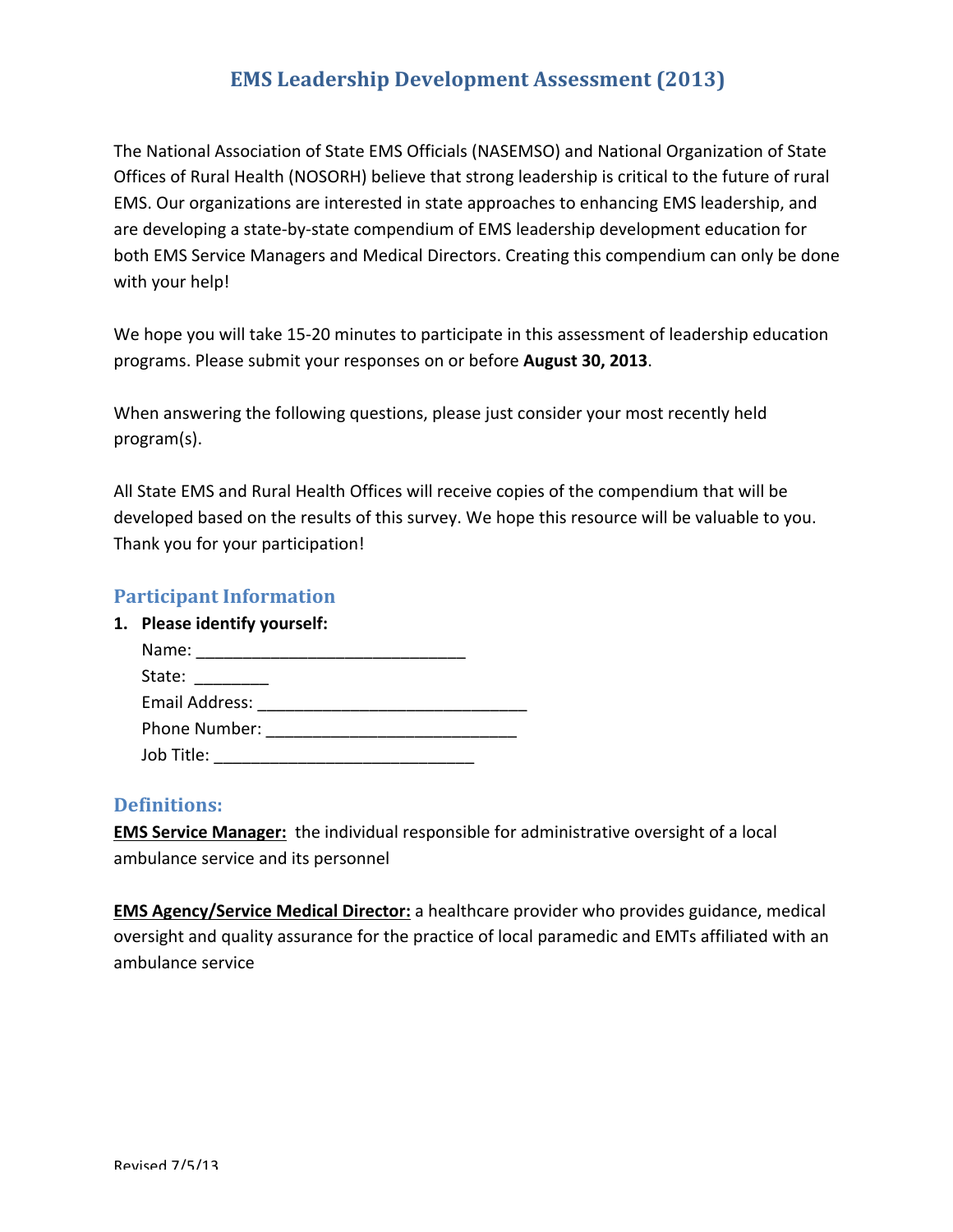# **EMS Service Manager Leadership Education**

- 2. Are leadership education program(s) offered within your state, which are directed **towards EMS Service Managers?**
	- ¡ Yes
	- $\bigcirc$  No  $\rightarrow$  *go* to #20
- **3.** Are these education program(s) mandatory or voluntary for EMS Service Managers?
	- O Mandatory
	- O Voluntary

## **4. Are these education program(s) standardized?**

- ¡ Yes *(please give a brief description of the program)*
- $\bigcirc$  No  $\rightarrow$  go to #6

# 6. Please indicate the topic areas that are included in your state's EMS Service Manager **educational program(s):** (select all that apply)

*\_\_\_\_\_\_\_\_\_\_\_\_\_\_\_\_\_\_\_\_\_\_\_\_\_\_\_\_\_\_\_\_\_\_\_\_\_\_\_\_\_\_\_\_\_\_\_\_\_\_\_\_\_\_\_\_\_\_\_\_\_\_\_\_\_\_\_\_\_ \_\_\_\_\_\_\_\_\_\_\_\_\_\_\_\_\_\_\_\_\_\_\_\_\_\_\_\_\_\_\_\_\_\_\_\_\_\_\_\_\_\_\_\_\_\_\_\_\_\_\_\_\_\_\_\_\_\_\_\_\_\_\_\_\_\_\_\_\_*

- a) *EMS Overview:*
	- $\Box$  History or EMS Development
	- $\Box$  EMS Agenda for the Future

## b) *EMS Systems:*

- □ Components
- $\Box$  Communications and Dispatch
- $\Box$  Regionalization of Care
- $\Box$  Differences between Rural and Urban Systems
- $\Box$  Integration with EMS and Healthcare

#### c) *EMS Management and Leadership:*

- $\Box$  Management of Human Resources
- $\Box$  Funding / Financial Management and Budgeting
- $\Box$  Strategic Planning / Business Planning
- $\Box$  Regulations and Legal
- $\Box$  Data and Information
- $\Box$  Performance Improvement

#### d) *Medical Oversight:*

- $\Box$  Recruitment and Retention
- $\Box$  Characteristics and Qualifications
- $\Box$  Legal Considerations
- $\Box$  Responsibilities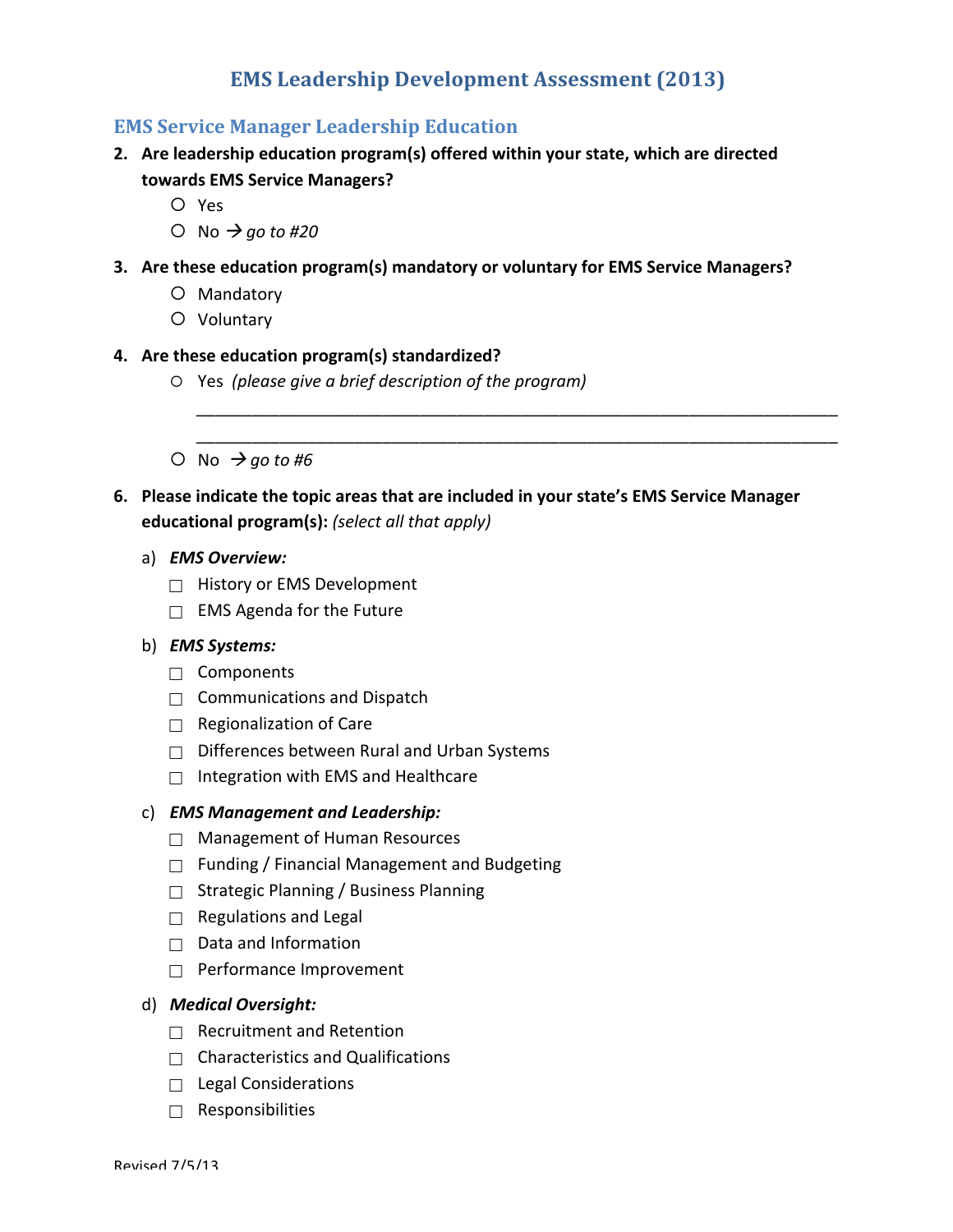- e) *Workforce:*
	- $\Box$  Recruitment and Retention
	- $\Box$  Education and Training of Providers
	- $\Box$  Provider Health and Safety

## f) *Systems Responsibilities:*

- $\Box$  Disaster/MCI Management
- $\Box$  Public Health Issues
- $\Box$  Community and Government Relations
- $\Box$  State, Regional and Local Issues

#### g) *Resources:*

- $\Box$  Documents
- $\Box$  Websites
- $\Box$  Organizations
- h) Other (please specify):
- **7.** Who oversees/coordinates the administrative portions of the EMS Service Manager **education program(s)?** *(select all that apply)*
	- $\Box$  State EMS Authority
	- $\Box$  Regional (including multiple counties) EMS Authority
	- $\Box$  County EMS Authority
	- $\Box$  State Office of Rural Health

*\_\_\_\_\_\_\_\_\_\_\_\_\_\_\_\_\_\_\_\_\_\_\_\_\_\_\_\_\_*

\_\_\_\_\_\_\_\_\_\_\_\_\_\_\_\_\_\_\_\_\_\_\_\_\_\_\_

- □ Other *(please specify)*
- 8. If you selected more than one organization above, please describe this coordination:

\_\_\_\_\_\_\_\_\_\_\_\_\_\_\_\_\_\_\_\_\_\_\_\_\_\_\_\_\_\_\_\_\_\_\_\_\_\_\_\_\_\_\_\_\_\_\_\_\_\_\_\_\_\_\_\_\_\_\_\_\_\_\_\_\_\_\_\_\_\_\_\_\_\_\_ \_\_\_\_\_\_\_\_\_\_\_\_\_\_\_\_\_\_\_\_\_\_\_\_\_\_\_\_\_\_\_\_\_\_\_\_\_\_\_\_\_\_\_\_\_\_\_\_\_\_\_\_\_\_\_\_\_\_\_\_\_\_\_\_\_\_\_\_\_\_\_\_\_\_\_

- 9. What instructional methodology is used to provide EMS Service Manager leadership **education program(s)?** *(select all that apply)* 
	- $\Box$  Online (internet-based)
	- $\Box$  CD (self-paced)
	- □ Instructor-led (face-to-face)

*\_\_\_\_\_\_\_\_\_\_\_\_\_\_\_\_\_\_\_\_\_\_\_\_\_\_\_\_\_\_\_\_*

- $\Box$  Correspondence
- □ Other (please specify)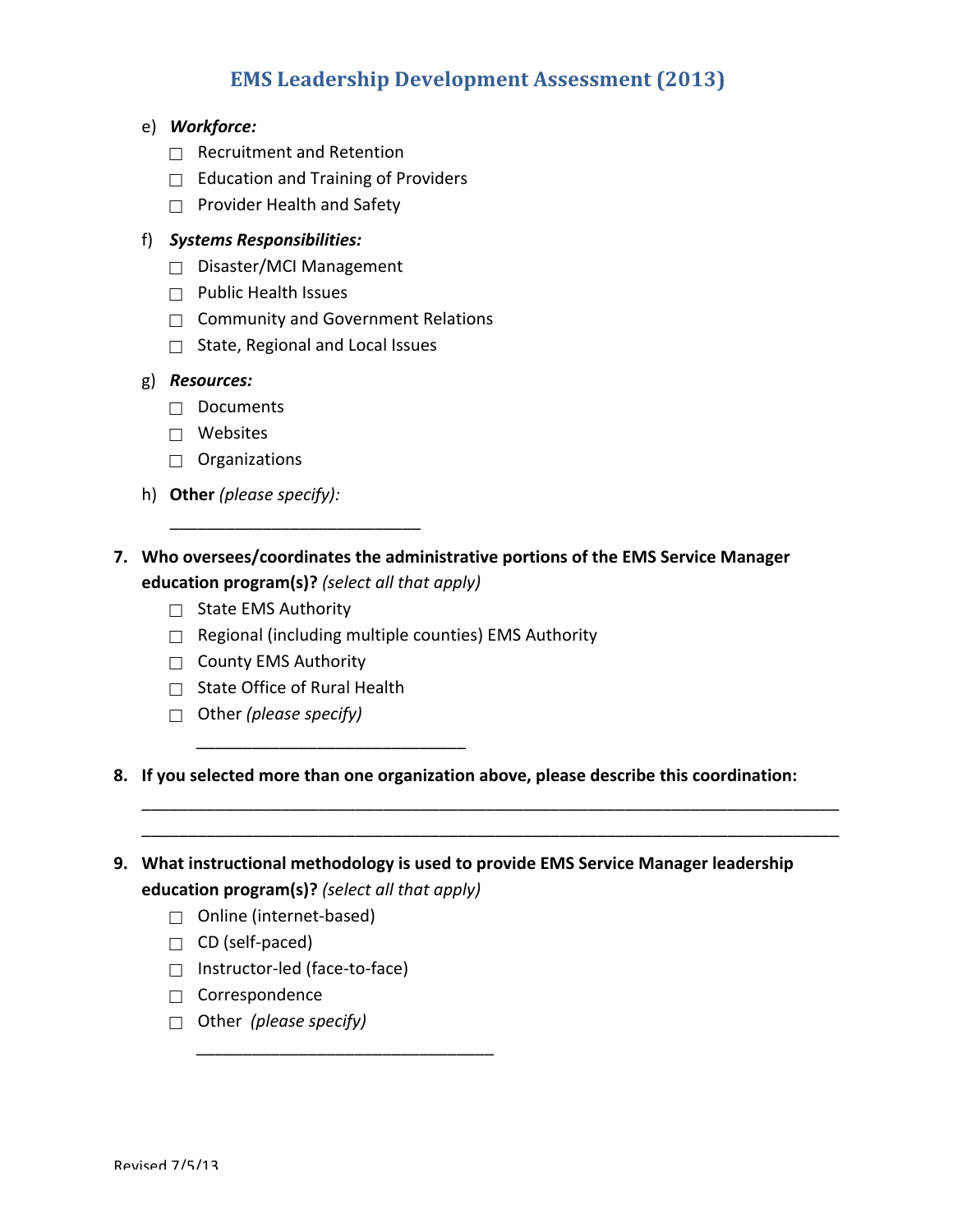## **10.** Do you incentivize EMS Service Managers to participate in leadership education

- **program(s)?**
	- ¡ Yes
	- $\circ$  No  $\rightarrow$  *go* to #13

# **11. Please select what incentives you offer EMS Service Managers to attend leadership education:** *(select all that apply)*

- $\Box$  Per diem for time spent at education session
- $\Box$  Mileage expenses
- $\Box$  Hotel expenses
- $\Box$  Food expenses (those not included in education session)
- Other *(please specify)*

## **12.** Do you have identified criteria to measure the effectiveness of these incentives?

- ¡ Yes
- $\circ$  No  $\rightarrow$  *go* to #13

## 13. Did the incentive(s) meet (or exceed) the effectiveness criteria?

- ¡ Yes *(please explain)*
- ¡ No

# 14. How is leadership development education for EMS Service Managers funded in your state? (select all that apply)

- $\Box$  State funding to EMS authority
- $\Box$  State funding to other entity
- $\Box$  Federal funding (whether directed to the State EMS Authority or re-directed from another state entity, e.g. SORH)

*\_\_\_\_\_\_\_\_\_\_\_\_\_\_\_\_\_\_\_\_\_\_\_\_\_\_\_\_\_\_\_\_\_\_\_\_\_\_\_\_\_\_\_\_\_\_\_\_\_\_\_\_\_\_\_\_\_\_\_\_\_\_\_\_\_\_\_\_\_ \_\_\_\_\_\_\_\_\_\_\_\_\_\_\_\_\_\_\_\_\_\_\_\_\_\_\_\_\_\_\_\_\_\_\_\_\_\_\_\_\_\_\_\_\_\_\_\_\_\_\_\_\_\_\_\_\_\_\_\_\_\_\_\_\_\_\_\_\_*

- $\Box$  Local funding
- □ Other Funding *(please describe)*

*\_\_\_\_\_\_\_\_\_\_\_\_\_\_\_\_\_\_\_\_\_\_\_\_\_\_\_\_\_\_\_\_*

*\_\_\_\_\_\_\_\_\_\_\_\_\_\_\_\_\_\_\_\_\_\_\_\_\_\_\_\_\_\_\_\_\_\_\_*

# 15. What portion of the education program(s) do participants have to pay for themselves?

- *(select all that apply)*
	- $\Box$  Registration
	- $\Box$  Travel costs
	- $\Box$  Food
	- □ None
	- □ Other *(please specify)*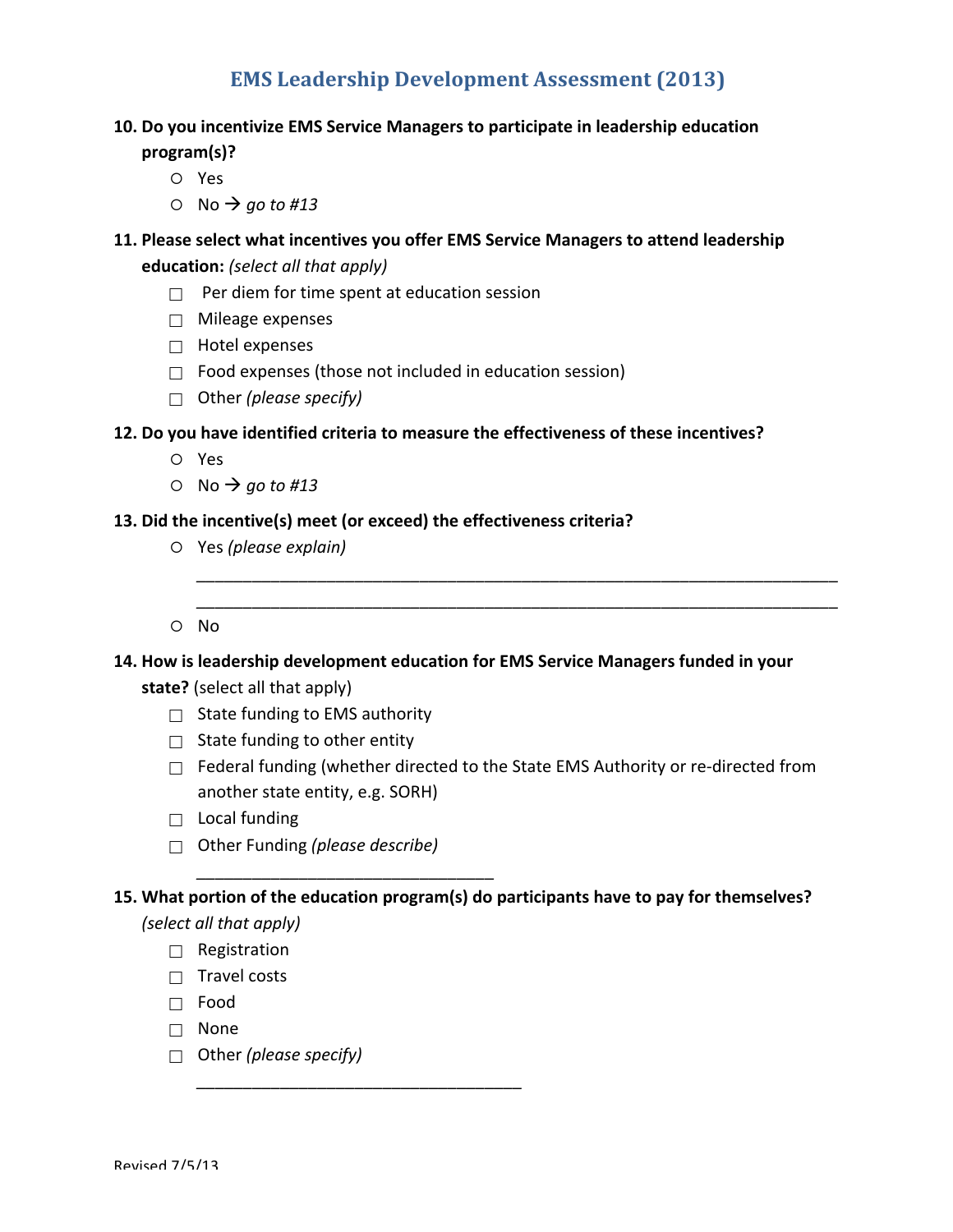#### **16. Do the education program(s) result in EMS Service Manager certification?**

- ¡ Yes
- $\circ$  No  $\rightarrow$  *go* to #18

#### **17.** Is this certification for a defined period?

- $O$  Yes, 1 year
- $O$  Yes, 2 years
- $O$  Yes, 3 years
- $O$  Yes, 4+ years
- $\circ$  No specified certification period
- ¡ Other *(please specify)*

18. Are there continuing education credits required for continued verification or re-

*\_\_\_\_\_\_\_\_\_\_\_\_\_\_\_\_\_\_\_\_\_\_\_\_\_\_\_\_\_\_\_\_\_\_\_\_\_\_*

#### **certification?**

- ¡ Yes *(please explain)*
- ¡ No

**19.** Is your state's EMS Service Manager leadership education open to other EMS providers?

*\_\_\_\_\_\_\_\_\_\_\_\_\_\_\_\_\_\_\_\_\_\_\_\_\_\_\_\_\_\_\_\_\_\_\_\_\_\_\_\_\_\_\_\_\_\_\_\_\_\_\_\_\_\_\_\_\_\_\_\_\_\_\_\_\_\_\_\_\_ \_\_\_\_\_\_\_\_\_\_\_\_\_\_\_\_\_\_\_\_\_\_\_\_\_\_\_\_\_\_\_\_\_\_\_\_\_\_\_\_\_\_\_\_\_\_\_\_\_\_\_\_\_\_\_\_\_\_\_\_\_\_\_\_\_\_\_\_\_*

- ¡ Yes
- $O$  No
- **20.** Please describe in a short paragraph the leadership development education program(s) **for EMS Service Managers offered in your state:**

\_\_\_\_\_\_\_\_\_\_\_\_\_\_\_\_\_\_\_\_\_\_\_\_\_\_\_\_\_\_\_\_\_\_\_\_\_\_\_\_\_\_\_\_\_\_\_\_\_\_\_\_\_\_\_\_\_\_\_\_\_\_\_\_\_\_\_\_\_\_\_\_\_\_\_ \_\_\_\_\_\_\_\_\_\_\_\_\_\_\_\_\_\_\_\_\_\_\_\_\_\_\_\_\_\_\_\_\_\_\_\_\_\_\_\_\_\_\_\_\_\_\_\_\_\_\_\_\_\_\_\_\_\_\_\_\_\_\_\_\_\_\_\_\_\_\_\_\_\_\_

\_\_\_\_\_\_\_\_\_\_\_\_\_\_\_\_\_\_\_\_\_\_\_\_\_\_\_\_\_\_\_\_\_\_\_\_\_\_\_\_\_\_\_\_\_\_\_\_\_\_\_\_\_\_\_\_\_\_\_\_\_\_\_\_\_\_\_\_\_\_\_\_\_\_\_ \_\_\_\_\_\_\_\_\_\_\_\_\_\_\_\_\_\_\_\_\_\_\_\_\_\_\_\_\_\_\_\_\_\_\_\_\_\_\_\_\_\_\_\_\_\_\_\_\_\_\_\_\_\_\_\_\_\_\_\_\_\_\_\_\_\_\_\_\_\_\_\_\_\_\_

**21. Comments about EMS Service Manager education:**

# **EMS Agency/Service Medical Director Education**

*\_\_\_\_\_\_\_\_\_\_\_\_\_\_\_\_\_\_\_\_\_\_\_\_\_\_\_\_\_*

# 22. Which health professionals are able to serve as an EMS Agency/Service Medical Director

**in your state:** (select all that apply)

- $\Box$  Physician
- $\Box$  Physician Assistant
- $\Box$  Nurse Practitioner
- □ Other *(please specify)*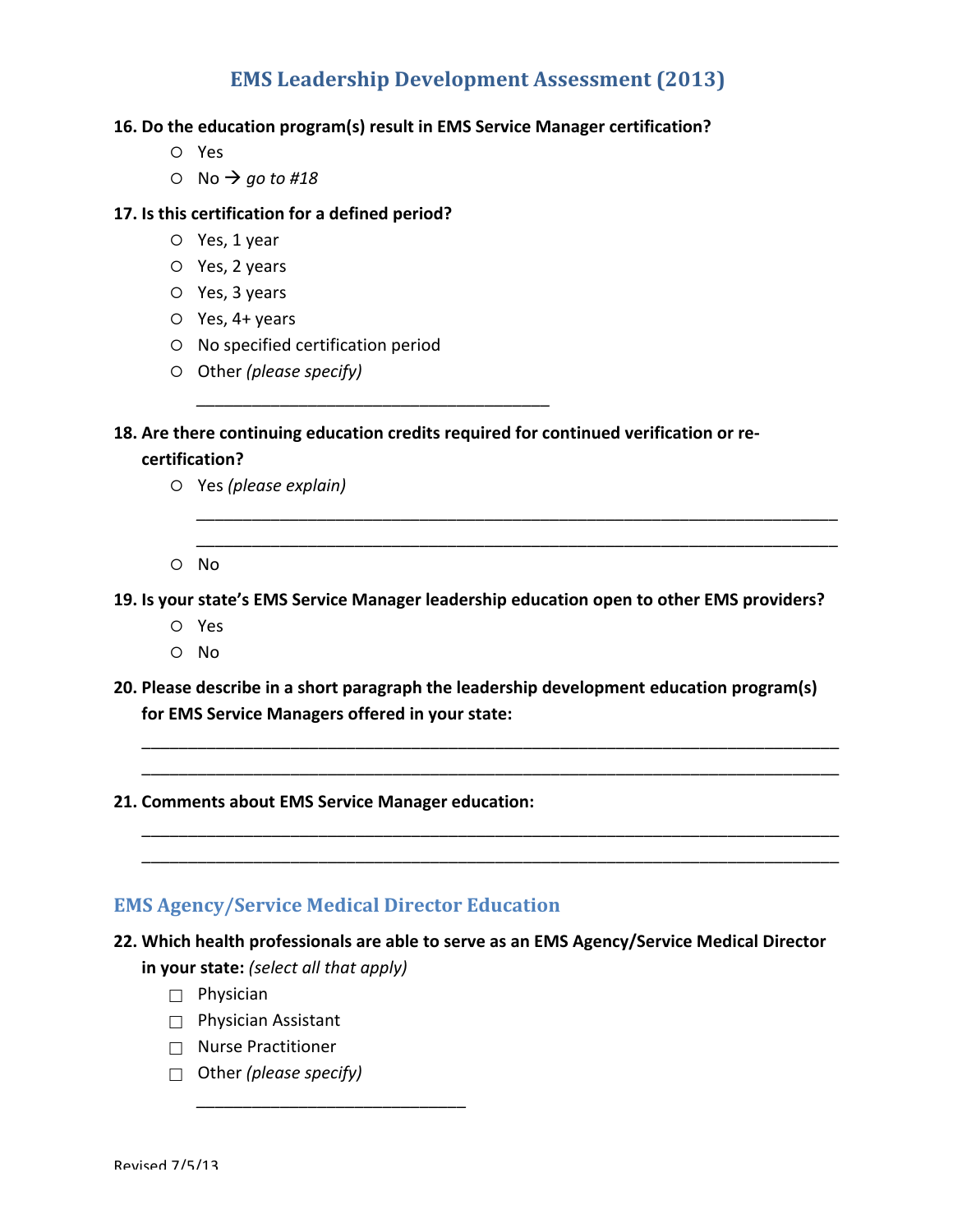# 23. Are education programs offered within your state, which are directed towards EMS **Agency/ Service Medical Directors?**

- ¡ Yes
- $\circ$  No  $\rightarrow$  go to #41

# **24.** Are the education program(s) mandatory or voluntary for EMS Agency/Service Medical

**Directors?**

- O Mandatory
- O Voluntary

## **25. Is this education standardized?**

- ¡ Yes *(please give a brief description of the program)*
- $\circ$  No  $\rightarrow$  *go* to #27

# 26. Please indicate the topic areas that are included in your state's EMS Agency/Service

*\_\_\_\_\_\_\_\_\_\_\_\_\_\_\_\_\_\_\_\_\_\_\_\_\_\_\_\_\_\_\_\_\_\_\_\_\_\_\_\_\_\_\_\_\_\_\_\_\_\_\_\_\_\_\_\_\_\_\_\_\_\_\_\_\_\_\_\_\_ \_\_\_\_\_\_\_\_\_\_\_\_\_\_\_\_\_\_\_\_\_\_\_\_\_\_\_\_\_\_\_\_\_\_\_\_\_\_\_\_\_\_\_\_\_\_\_\_\_\_\_\_\_\_\_\_\_\_\_\_\_\_\_\_\_\_\_\_\_*

## **Manager educational program(s):** (select all that apply)

**Note:** This list is taken from the NHTSA Medical Director course

- a) *EMS Overview:*
	- $\Box$  Physician Leadership
	- $\Box$  History or EMS Development
	- $\Box$  EMS Agenda for the Future

## b) *EMS Systems:*

- $\Box$  Components
- $\Box$  Organizational Design
- $\Box$  Staffing and Response Configurations
- $\Box$  Communications and Dispatch
- $\Box$  Regionalization of Care
- $\Box$  Differences between Rural and Urban Systems
- $\Box$  Integration with Community Health and Public Safety
- $\Box$  Interface with Managed Care
- $\Box$  Air Medical Considerations
- $\Box$  EMS Funding

## c) *Medical Oversight:*

- $\Box$  Characteristics
- $\Box$  Qualifications
- $\Box$  Components
- $\Box$  Legal Considerations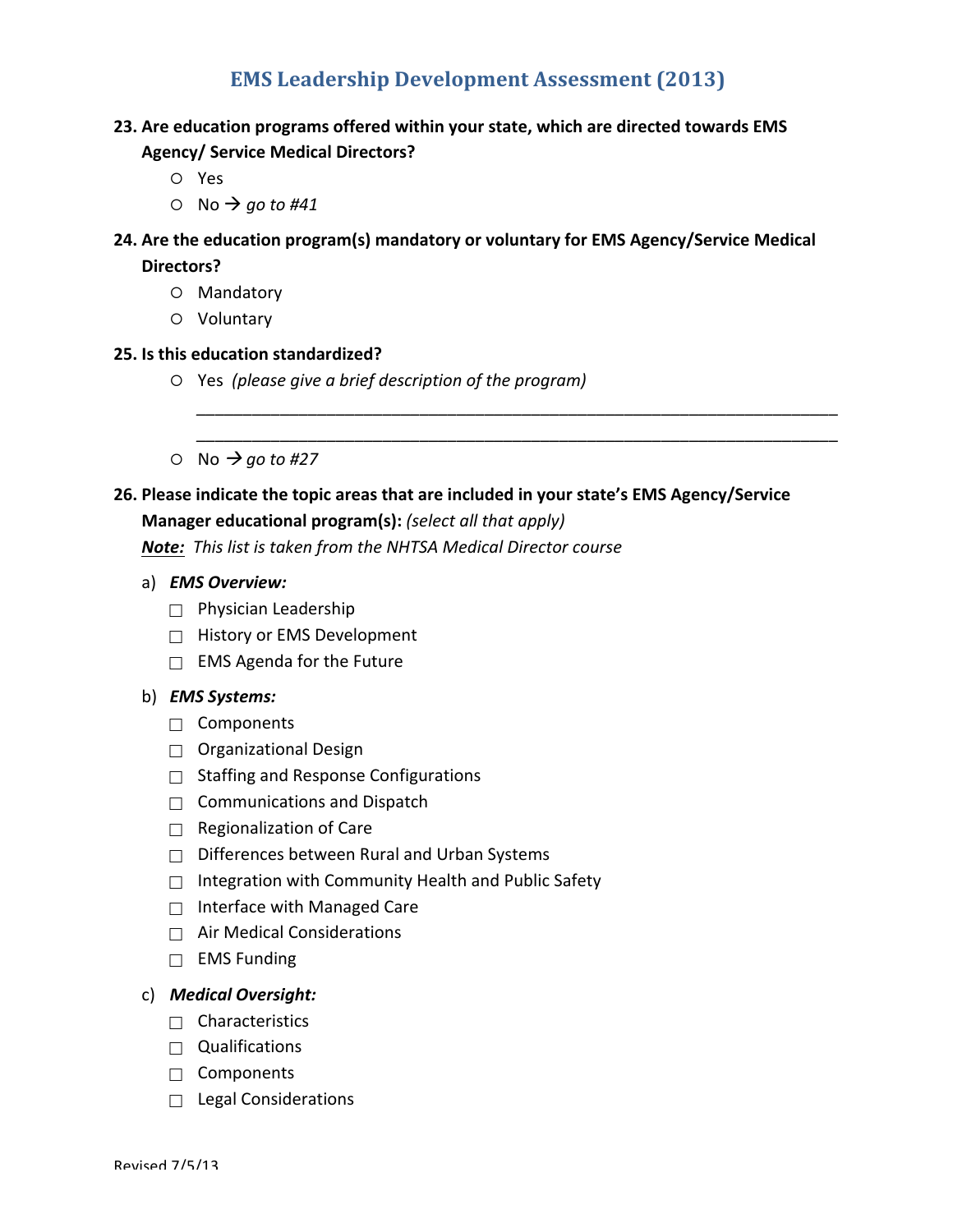$\Box$  Additional Responsibilities

## d) **Personnel and Education:**

- $\Box$  Education Requirements for Providers
- $\Box$  Involvement in Course Design and Instruction
- $\Box$  Initial and Continuing Education Issues
- $\Box$  Program Approval and Accreditation
- $\Box$  Certifying/Licensing of Personnel
- $\Box$  Provider Health and Safety

## e) *EMS Systems Responsibilities:*

- $\Box$  Disaster/MCI Management
- $\Box$  Special Events Management
- $\Box$  Research
- $\Box$  Public Health Issues

#### f) *State***,** *Regional and Local Issues:*

O Overview of EMS Services' Structure

#### g) *Resources:*

- $\Box$  Documents
- $\Box$  Websites
- $\Box$  Organizations
- h) Other (please specify):

# 27. Who oversees/coordinates the administrative portions of the EMS Agency/Service **Medical Director education program(s)?** *(select all that apply)*

- $\Box$  State EMS Authority
- $\Box$  Regional (including multiple counties) EMS Authority

*\_\_\_\_\_\_\_\_\_\_\_\_\_\_\_\_\_\_\_\_\_\_\_\_\_\_\_\_\_\_\_\_\_\_\_\_\_\_\_\_\_\_\_\_\_*

- $\Box$  County EMS Authority
- $\Box$  State Office of Rural Health

\_\_\_\_\_\_\_\_\_\_\_\_\_\_\_\_\_\_\_\_\_\_\_\_\_\_\_

□ Other *(please specify)* 

**28.** If you selected more than one organization above, please describe this coordination:

# 29. What instructional methodology is used to provide EMS Agency/Service Medical Director **education program(s)?** *(select all that apply)*

\_\_\_\_\_\_\_\_\_\_\_\_\_\_\_\_\_\_\_\_\_\_\_\_\_\_\_\_\_\_\_\_\_\_\_\_\_\_\_\_\_\_\_\_\_\_\_\_\_\_\_\_\_\_\_\_\_\_\_\_\_\_\_\_\_\_\_\_\_\_\_\_\_\_\_ \_\_\_\_\_\_\_\_\_\_\_\_\_\_\_\_\_\_\_\_\_\_\_\_\_\_\_\_\_\_\_\_\_\_\_\_\_\_\_\_\_\_\_\_\_\_\_\_\_\_\_\_\_\_\_\_\_\_\_\_\_\_\_\_\_\_\_\_\_\_\_\_\_\_\_

 $\Box$  Online (internet-based)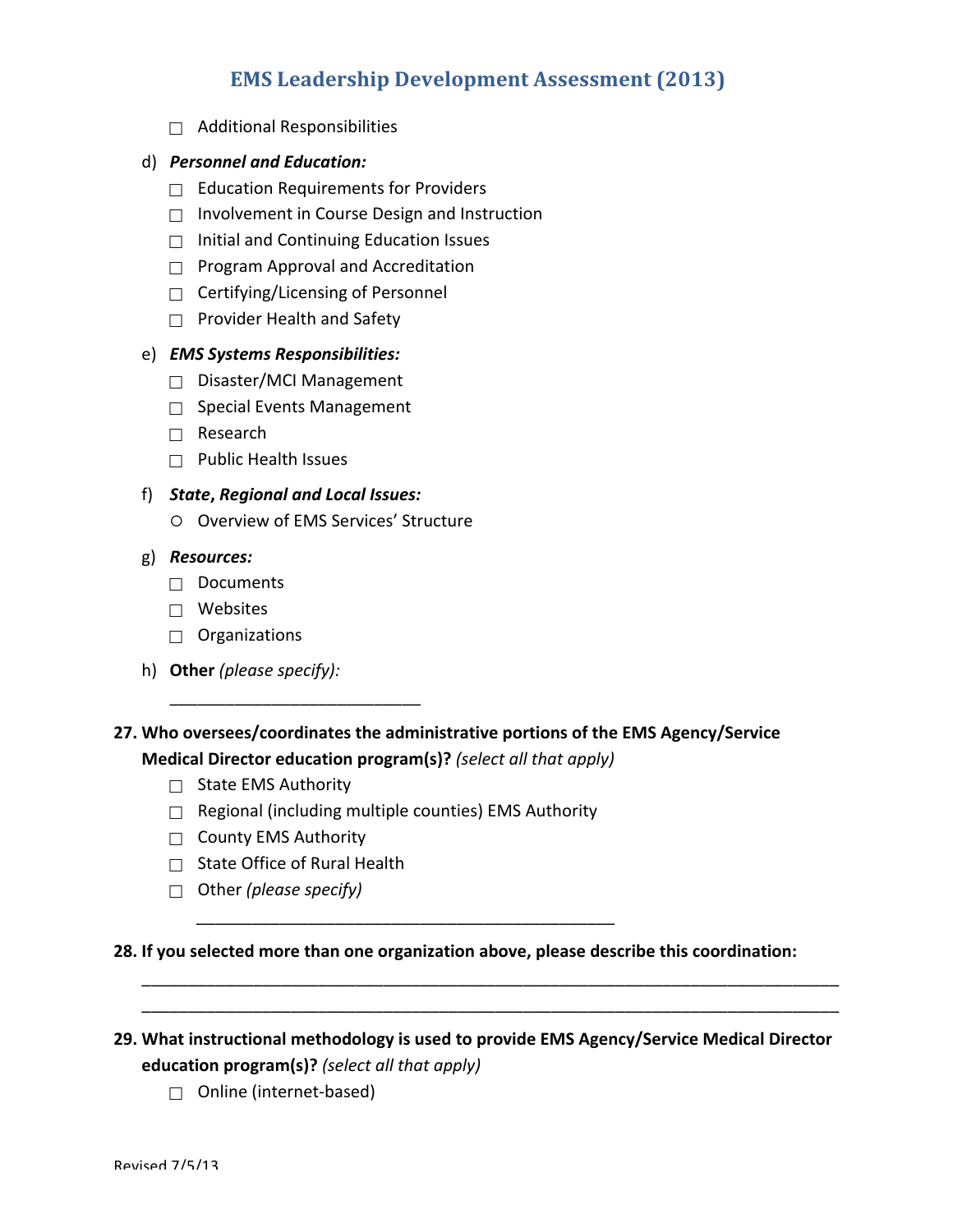- $\Box$  CD (self-paced)
- $\Box$  Instructor-led (face-to-face)
- $\Box$  Correspondence
- □ Other (*please specify*)

**30.** Do you incentivize EMS Agency/Service Medical Directors to participate in the education **program(s)?**

*\_\_\_\_\_\_\_\_\_\_\_\_\_\_\_\_\_\_\_\_\_\_\_\_\_\_\_\_\_\_\_\_\_\_\_\_\_\_\_\_\_\_\_\_*

- ¡ Yes
- $\circ$  No  $\rightarrow$  *go* to #33
- **31. Please select what incentives you offer EMS Agency/Service Medical Directors to attend the education program(s):** (select all that apply)
	- $\Box$  Per diem for time spent at session
	- $\Box$  Mileage expenses
	- $\Box$  Hotel expenses
	- $\Box$  Food expenses (not included in session)
	- □ Other (*please specify*)

**32.** Do you have identified criteria to measure the effectiveness of these incentives?

*\_\_\_\_\_\_\_\_\_\_\_\_\_\_\_\_\_\_\_\_\_\_\_\_\_\_\_\_\_\_\_\_\_\_\_\_\_\_\_\_\_\_\_\_\_\_*

- ¡ Yes
- $\circ$  No  $\rightarrow$  *go* to #34
- **33.** Did the incentive(s) meet (or exceed) the effectiveness criteria?
	- ¡ Yes *(please explain)*
	- $O$  No

#### **34.** How is the education for EMS Agency/Service Medical Directors funded in your state?

*\_\_\_\_\_\_\_\_\_\_\_\_\_\_\_\_\_\_\_\_\_\_\_\_\_\_\_\_\_\_\_\_\_\_\_\_\_\_\_\_\_\_\_\_\_\_\_*

*(select all that apply)* 

- $\Box$  State funding to EMS authority
- $\Box$  State funding to other entity
- $\Box$  Federal funding (whether directed to the State EMS Authority or re-directed from another state entity, e.g. SORH)

*\_\_\_\_\_\_\_\_\_\_\_\_\_\_\_\_\_\_\_\_\_\_\_\_\_\_\_\_\_\_\_\_\_\_\_\_\_\_\_\_\_\_\_\_\_\_\_\_\_\_\_\_\_\_\_\_\_\_\_\_\_\_\_\_\_\_\_\_\_ \_\_\_\_\_\_\_\_\_\_\_\_\_\_\_\_\_\_\_\_\_\_\_\_\_\_\_\_\_\_\_\_\_\_\_\_\_\_\_\_\_\_\_\_\_\_\_\_\_\_\_\_\_\_\_\_\_\_\_\_\_\_\_\_\_\_\_\_\_*

- $\Box$  Local funding
- □ Other Funding *(please specify)*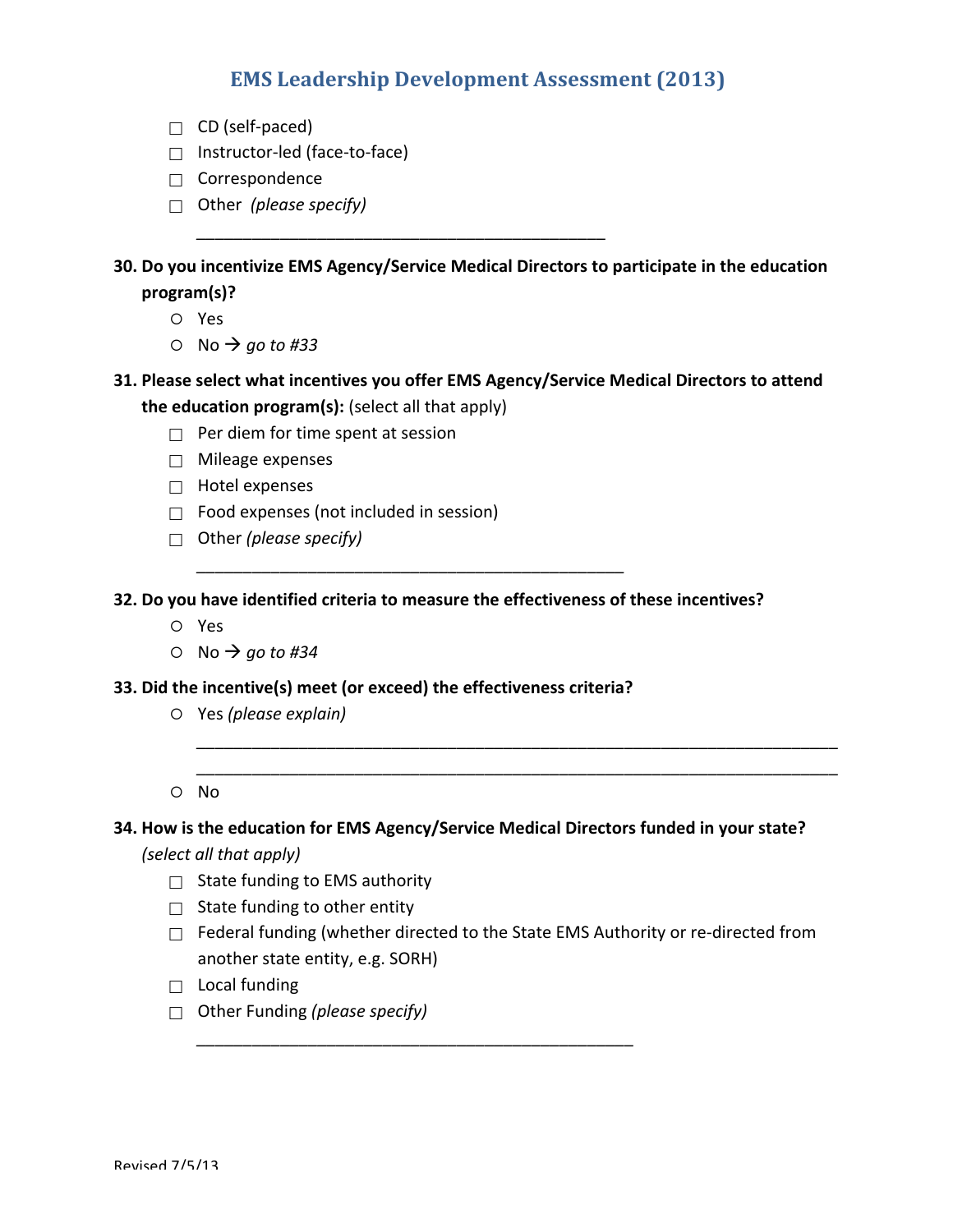## **35.** What portion of the education program(s) do participants have to pay for themselves?

*(select all that apply)* 

- $\Box$  Registration
- $\Box$  Travel costs
- Food
- □ None
- □ Other *(please specify)*

**36. Do the education program(s) result in EMS Agency/Service Medical Director certification?**

- ¡ Yes
- $\circ$  No  $\rightarrow$  *go* to #38

## **37.** Is this certification for a defined period?

*\_\_\_\_\_\_\_\_\_\_\_\_\_\_\_\_\_\_\_\_\_\_\_\_\_\_\_\_\_\_*

*\_\_\_\_\_\_\_\_\_\_\_\_\_\_\_\_\_\_\_\_\_\_\_\_\_\_\_\_\_\_\_\_\_\_*

- $O$  Yes, 1 year
- $O$  Yes, 2 years
- $O$  Yes, 3 years
- $O$  Yes,  $4+$  years
- $O$  No certification period
- ¡ Other *(please specify)*
- **38.** Are there continuing education credits required for continued verification or re**certification?**
	- ¡ Yes
	- $\circ$  No
- **39. Is your state's EMS Agency/Service Medical Director education program(s) open to other EMS** providers?
	- ¡ Yes
	- $O$  No
- 40. Please describe in a short paragraph the education program(s) for EMS Agency/Service **Medical Directors offered in your state:**

*\_\_\_\_\_\_\_\_\_\_\_\_\_\_\_\_\_\_\_\_\_\_\_\_\_\_\_\_\_\_\_\_\_\_\_\_\_\_\_\_\_\_\_\_\_\_\_\_\_\_\_\_\_\_\_\_\_\_\_\_\_\_\_\_\_\_\_\_\_\_\_\_\_\_\_ \_\_\_\_\_\_\_\_\_\_\_\_\_\_\_\_\_\_\_\_\_\_\_\_\_\_\_\_\_\_\_\_\_\_\_\_\_\_\_\_\_\_\_\_\_\_\_\_\_\_\_\_\_\_\_\_\_\_\_\_\_\_\_*\_\_\_\_\_\_\_\_\_\_\_\_

*\_\_\_\_\_\_\_\_\_\_\_\_\_\_\_\_\_\_\_\_\_\_\_\_\_\_\_\_\_\_\_\_\_\_\_\_\_\_\_\_\_\_\_\_\_\_\_\_\_\_\_\_\_\_\_\_\_\_\_\_\_\_\_\_\_\_\_\_\_\_\_\_\_\_\_ \_\_\_\_\_\_\_\_\_\_\_\_\_\_\_\_\_\_\_\_\_\_\_\_\_\_\_\_\_\_\_\_\_\_\_\_\_\_\_\_\_\_\_\_\_\_\_\_\_\_\_\_\_\_\_\_\_\_\_\_\_\_\_*\_\_\_\_\_\_\_\_\_\_\_\_

**41. Comments on EMS Agency/Service Medical Director education:**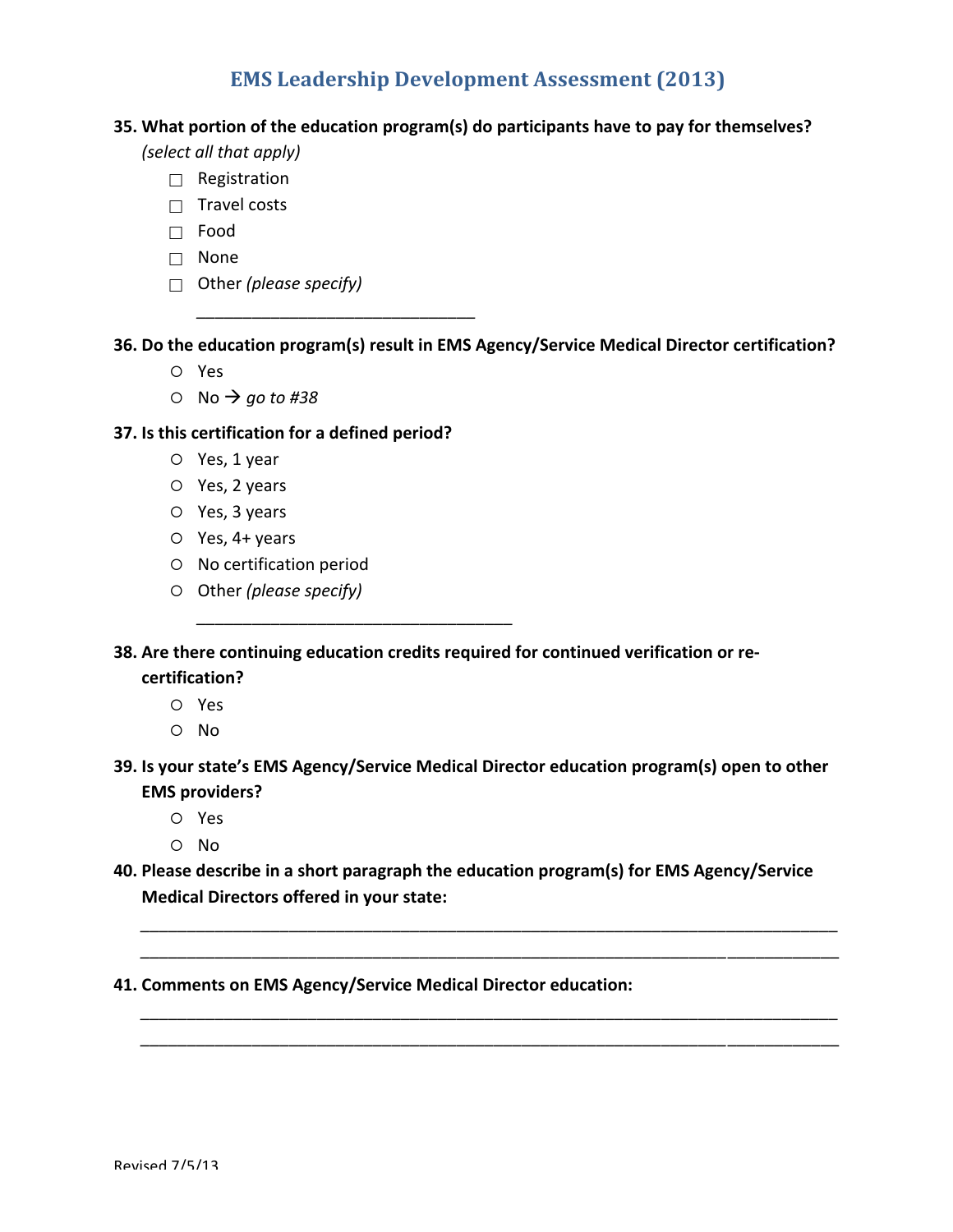# **Tribal EMS**

## **42. Does your state regulate Tribal EMS Agencies?**

- $\circ$  Yes, all Tribal EMS Agencies  $\rightarrow$  *Please answer questions #43, #44, #45 & #48*
- $\circ$  Yes, some Tribal EMS Agencies  $\rightarrow$  Please answer remaining questions
- $\circ$  No  $\rightarrow$  *go* to #46

#### **43. Please indicate the following:**

- a) Number of Tribal EMS Agencies your state regulates:
- b) Percentage of the total number of agencies regulated in the state are Tribal EMS:

# **44. If your state has mandatory education programs for EMS Service Directors, are Tribal EMS Service Directors included in this mandatory education?**

- $\circ$  Yes, our state has mandatory education program(s) for EMS Service Directors, and Tribal EMS Service Directors must participate as well
- $\circ$  No, our state has mandatory education program(s) for EMS Service Directors, but Tribal EMS Service Directors are not mandated to participate
- $O$  N/A, our state does not have mandatory education

# **45.** If your state has mandatory education program(s) for EMS Agency/Service Medical Directors, are Tribal EMS Service Directors included in this mandatory education?

- $\circ$  Yes, our state has mandatory education program(s) for EMS Agency/Service Directors, and Tribal EMS Agency/Service Directors must participate as well
- $\circ$  No, our state has mandatory education program(s) for EMS Agency/Service Medical Directors, but Tribal EMS Agency/Service Medical Directors are not mandated to participate
- $O$  N/A, our state does not have mandatory education

# **46.** For the Tribal EMS Agencies that your state does not regulate, do you know if they have any education program(s) directed to EMS Service Directors or EMS Agency/Service **Medical Directors?**

- $\circ$  Yes, there are education program(s) for Tribal EMS Service Directors  $\rightarrow$  *go to #47*
- $\circ$  Yes, there are education program(s) for Tribal EMS Agency/Service Medical Directors  $\rightarrow$  go to #47
- $\circ$  Yes, there are education program(s) for both Tribal EMS Agency Directors and Tribal EMS Agency/Service Medical Directors  $\rightarrow$  *go to #47*
- $\circ$  Unknown  $\rightarrow$  *end assessment*

#### **47.** Do you know what topics are included in this education program(s)?

- ¡ Yes *(please give a brief description)*
- $\circ$  No